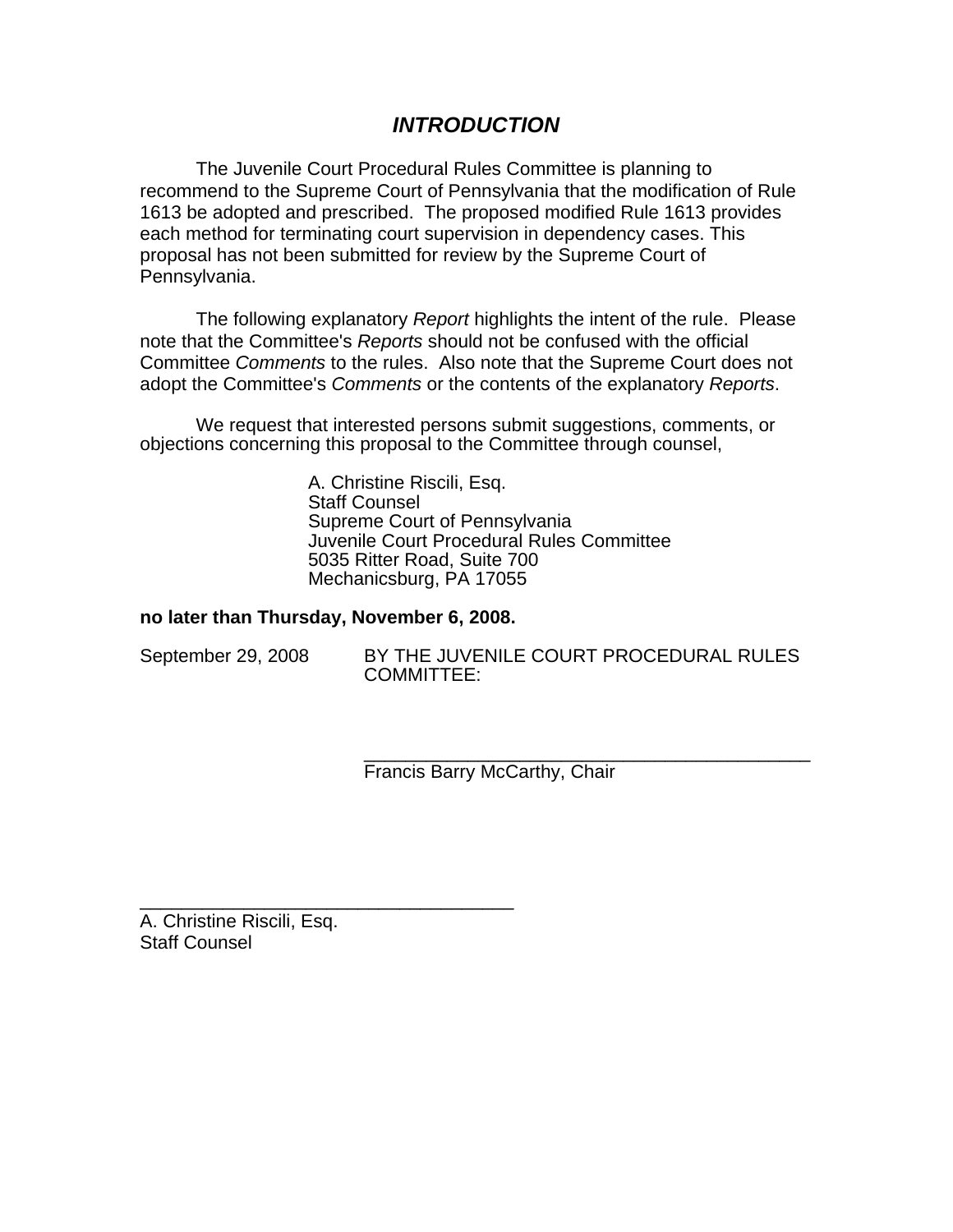### *EXPLANATORY REPORT*

### **RULE 1613 - TERMINATION OF COURT SUPERVISION**

 The proposed modified Rule 1613 provides each method for terminating a case. This change will eliminate any confusion as to how a dependency case can be terminated. This will also enable a more efficient tracking of the dependency cases and the reasons for their termination.

 Paragraphs (A)(1) &(2) are preferred permanency choices under the Juvenile Act. 42 Pa.C.S. §§ 6301(b) & 6351(f.1)(1).

 Paragraph (A)(3) is addressed by *In re M.L.*, 562 Pa.646, 757 A.2d 849 (2000). A child whose non-custodial parent is ready, willing, and able to provide adequate care for the child may not be found dependent. If this parent comes forward after the commencement of dependency proceedings, the court may terminate the dependency supervision and enter an order awarding custody to the parent. *See* paragraph (B).

 Paragraphs (A) (4) - (7) are other permanency options provided for in the Juvenile Act. 42 Pa.C.S. § 6351 (F.1)(2)-(5).

 Pursuant to paragraph (A)(8), if a child has been adjudicated delinquent, the court may terminate court supervision unless dependency is necessary for placement. *In re Deanna S.*, 422 Pa.Super. 439, 619 A.2d 758 (1993). The court may also decide to retain dependency jurisdiction regardless of the delinquency adjudication so the child can obtain dependency services from the county agency.

The court may also decide to emancipate the child under paragraph (A)(9). *See Berks County Children and Youth Services v. Rowan,* 428 Pa.Super. 448, 631 A.2d 615 (1993). *See also,* 22 Pa.Code § 11.11, 55 Pa.Code § 145.62.

Pursuant to paragraph (A)(10), a child who was adjudicated dependent prior to reaching the age of eighteen and who, while engaged in a course of instruction or treatment, requests the court to retain jurisdiction until the course has been completed, may remain in the course of instruction or treatment until the age of twenty-one. 42 Pa.C.S. § 6302. *See also,* 55 Pa.Code §§ 3130.5 & 3130.87; *In re S.J.,* 906 A.2d 547 (Pa. Super. Ct. 2006).

The court may also transfer the case to another court. *See* paragraphs (A)( (12)&(13).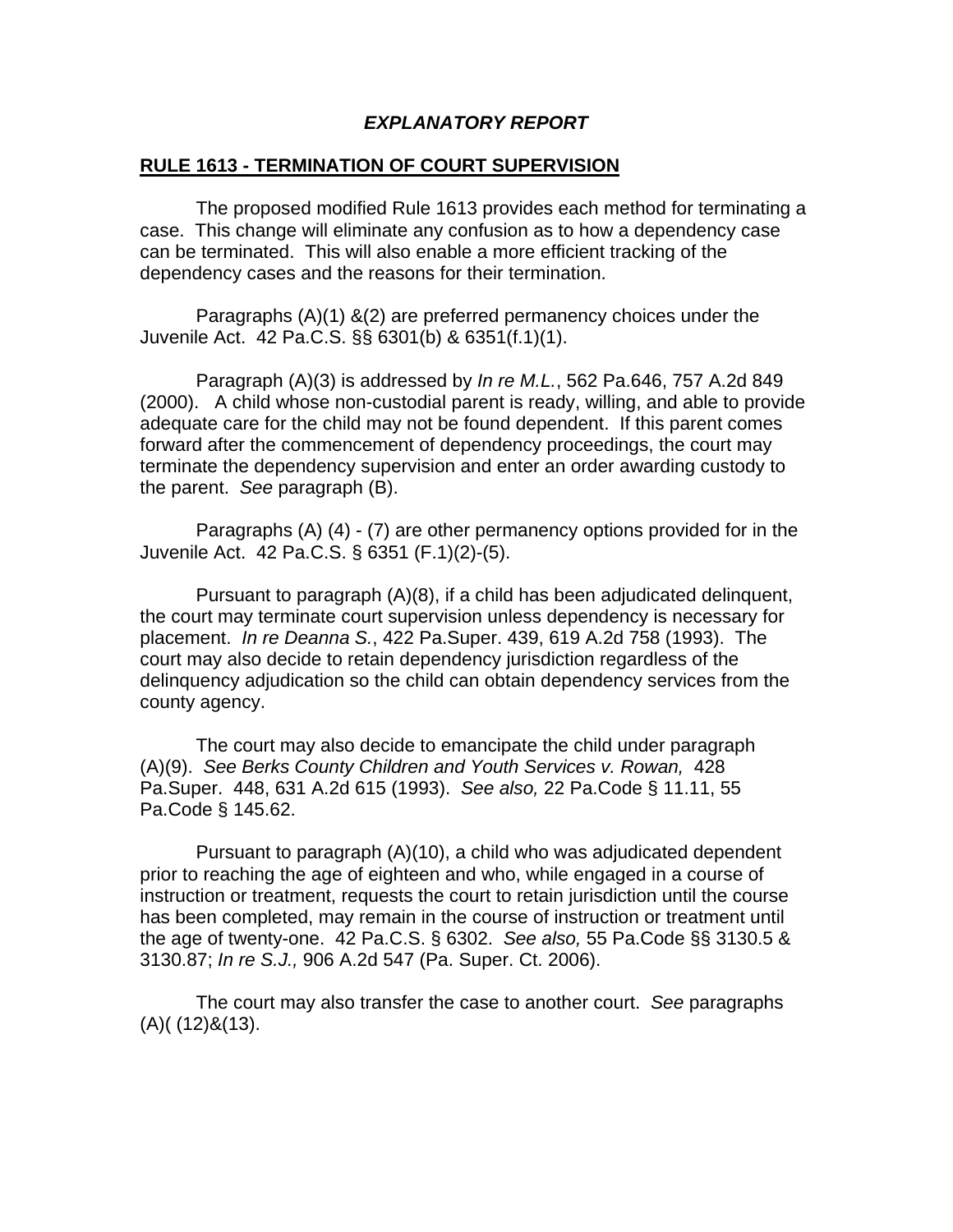**The court may not terminate jurisdiction solely because the dependent child is a runaway.** *In re Deanna S.,* **422 Pa.Super. 439, 619 A.2d 758 (1993).**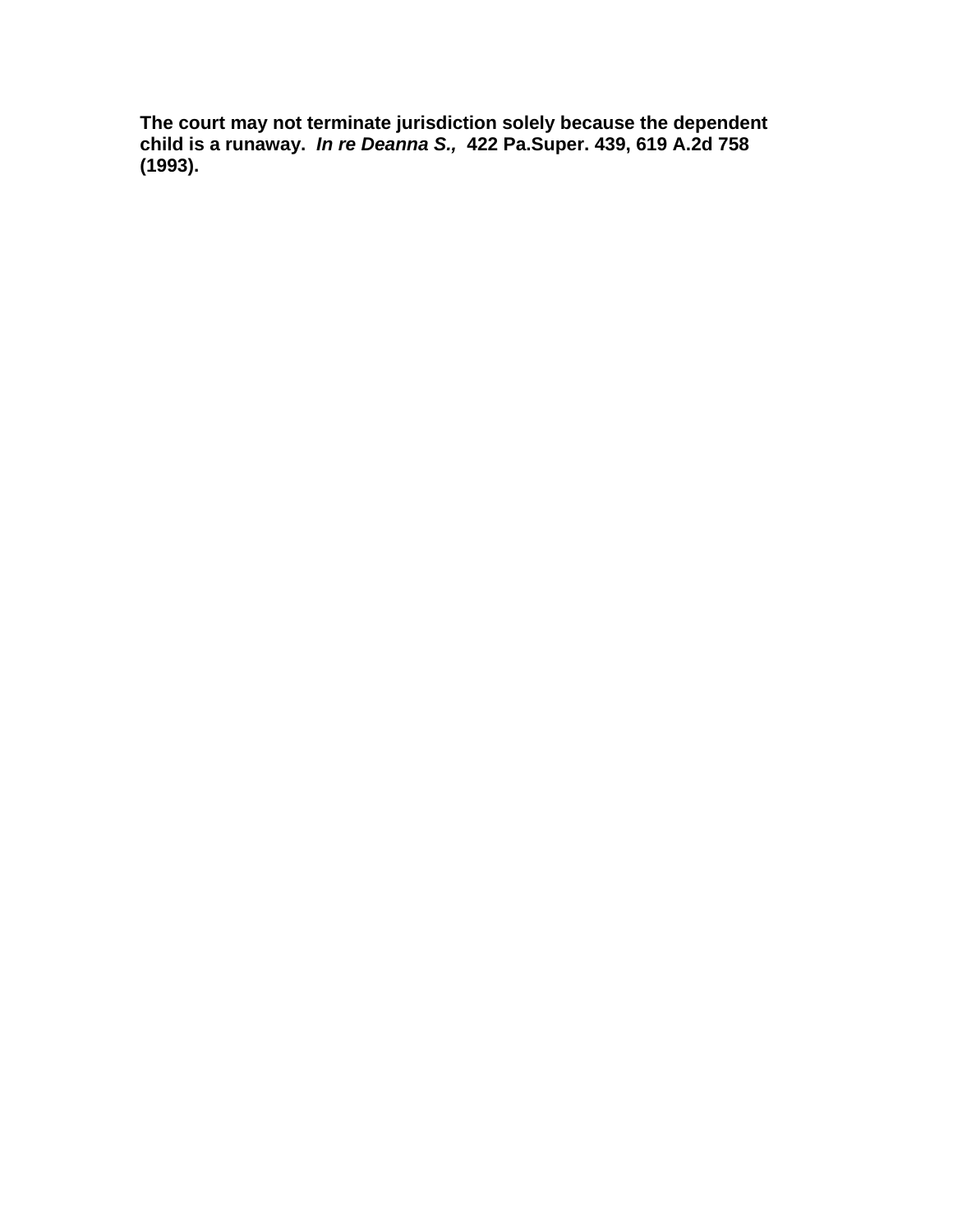## **RULE 1613. TERMINATION OF COURT SUPERVISION**

- A. **Concluding Supervision.** Any party, or the court on its own motion, may move for the termination of supervision when court-ordered services from the county agency are no longer needed and:
	- 1) **the child has remained with the guardian and the circumstances which necessitated the dependency adjudication have been alleviated;**
	- **2) the child has been reunified with the guardian and the circumstances which necessitated the dependency adjudication and placement have been alleviated;**
	- **3) the child has been placed with** a ready, willing, and able parent **who was not previously identified by the county agency [has come forward]**;
	- **[2]4**) the child has been adopted **and services from the county agency are no longer needed**;
	- **[3) the court has transferred jurisdiction to another court;]**
	- **5) the child has been placed in the custody of a permanent legal custodian and services from the county agency are no longer needed;**
	- **6) the child has been placed in the custody of a fit and willing relative and services from the county agency are no longer needed;**
	- **7) the child has been placed in another living arrangement intended to be permanent and services from the county agency are no longer needed;**
	- **8) the child has been adjudicated delinquent and services from the county agency are no longer needed;**
	- **9) the child has been emancipated by the court;**
	- **[4]10**) the child is eighteen years old and **[no longer wants service] refusing further services from the county agency**;

### **11) the child has died;**

- **12) a court in another county of this Commonwealth has accepted jurisdiction; or**
- **13) a court in another state has accepted jurisdiction.**
- **[5) the court has found other reasons for termination of court supervision; or**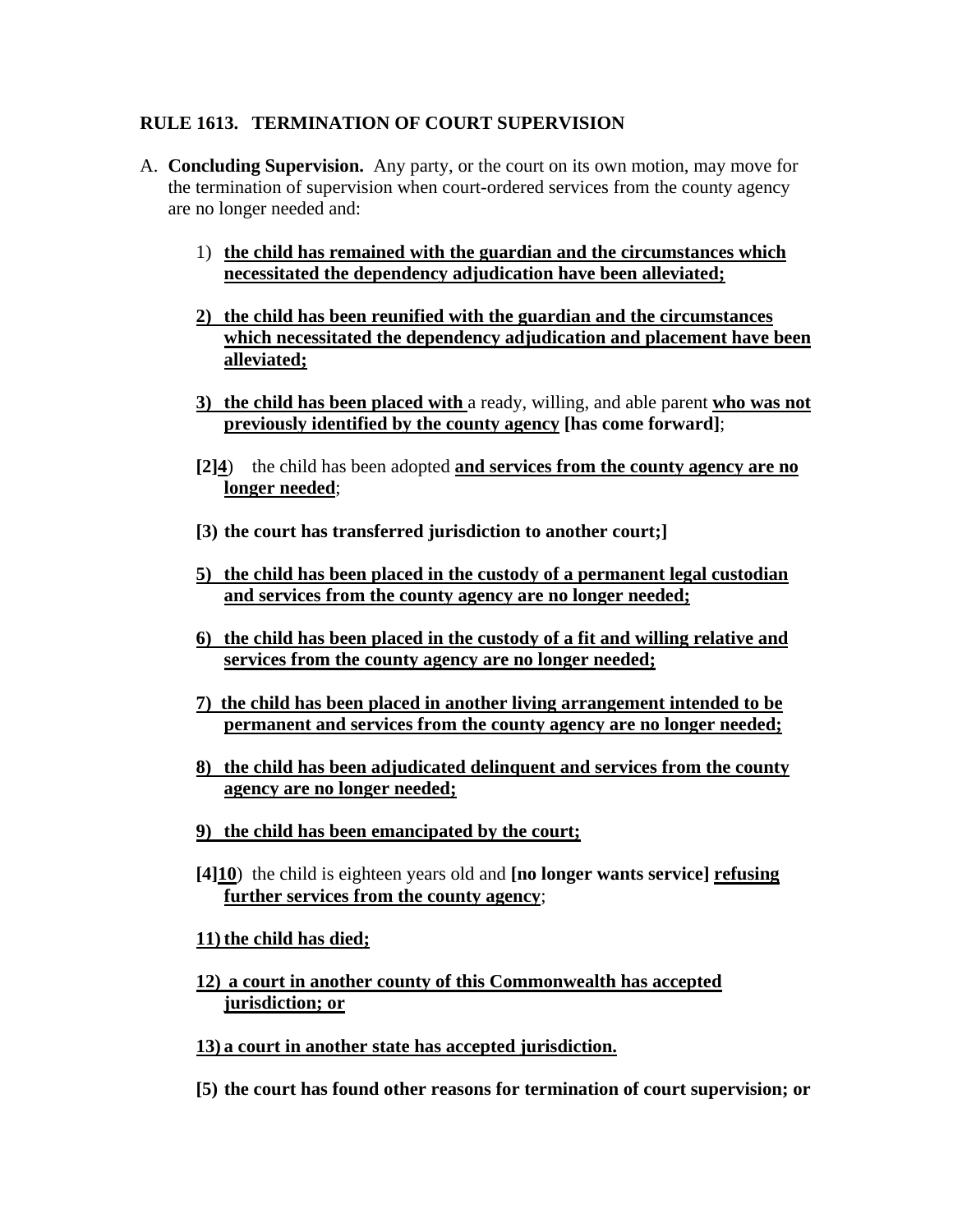### **6) a) the family has completed the terms of the family service plan or permanency plan; and**

### **b) the child is returned to the guardian.]**

.

- B. **Ready, willing, and able parent.** When services from the county agency are no longer necessary because the court has determined that the child is not dependent pursuant to paragraph (A)(**[2]3**) because a non-custodial parent has been found by the court to be able and available, the court shall enter an order awarding custody to that parent and the court order shall have the effect and be docketed as a decision entered pursuant to Pa.R.C.P.
- C. **Objection.** Any party may object to a motion under paragraphs (A) and request a hearing.
- D. **Hearing.** If objections have been made under paragraph (C), the court shall hold a hearing and give each party an opportunity to be heard before the court enters its final order.
- E. **Cessation of services.** When all of the above listed requirements have been met, the court may discharge the child from its supervision and close the case.

#### *COMMENT*

**For procedures on motions, see Rule 1344. For procedures on the dispositional order, see Rule 1515.** 

For guidelines under paragraph (A), see [*See also*,] **42 Pa.C.S. §**§ 6301(b) & **6351**(f.1)**.** 

Pursuant to paragraph (A)(8), if a child has been adjudicated delinquent, the court may terminate court supervision unless dependency is necessary for placement. *In re Deanna S.*, 422 Pa.Super. 439, 619 A.2d 758 (1993). The court may also decide to retain dependency jurisdiction regardless of the delinquency adjudication because the child still needs dependency services.

For procedures on emancipation pursuant to paragraph (A)(9), see *Berks County Children and Youth Services v. Rowan,* 428 Pa.Super. 448, 631 A.2d 615 (1993). *See also,* 22 Pa.Code § 11.11, 55 Pa.Code § 145.62.

Pursuant to paragraph  $(A)(10)$ , a child who was adjudicated dependent prior to reaching the age of eighteen and who, while engaged in a course of instruction or treatment, requests the court to retain jurisdiction until the course has been completed, may remain in the course of instruction or treatment until the age of twenty-one. 42 Pa.C.S. § 6302. *See also,* 55 Pa.Code §§ 3130.5 & 3130.87; *In re S.J.,* 906 A.2d 547 (Pa. Super. Ct. 2006).

The court may not terminate jurisdiction solely because the dependent child is a runaway. *In re Deanna S.,* 422 Pa.Super. 439, 619 A.2d 758 (1993).

A child whose non-custodial parent is ready, willing, and able to provide adequate care for the child may not be found dependent. *In re M.L.*, 562 Pa. 646, 757 A.2d 849 (2000). *See* paragraph (B).

Pursuant to 42 Pa.C.S. § 6351(a)(2.1), a court may transfer permanent legal custody to a person found by the court to be qualified to receive and care for the child. 42 Pa.C.S. § 6351(a)(2.1). *See also Justin S.*, 375 Pa.Super. 88, 543 A.2d 1192 (1988).

**Official Note:** Rule 1613 adopted August, 21, 2006, effective February 1, 2007.

*Committee Explanatory Reports:*